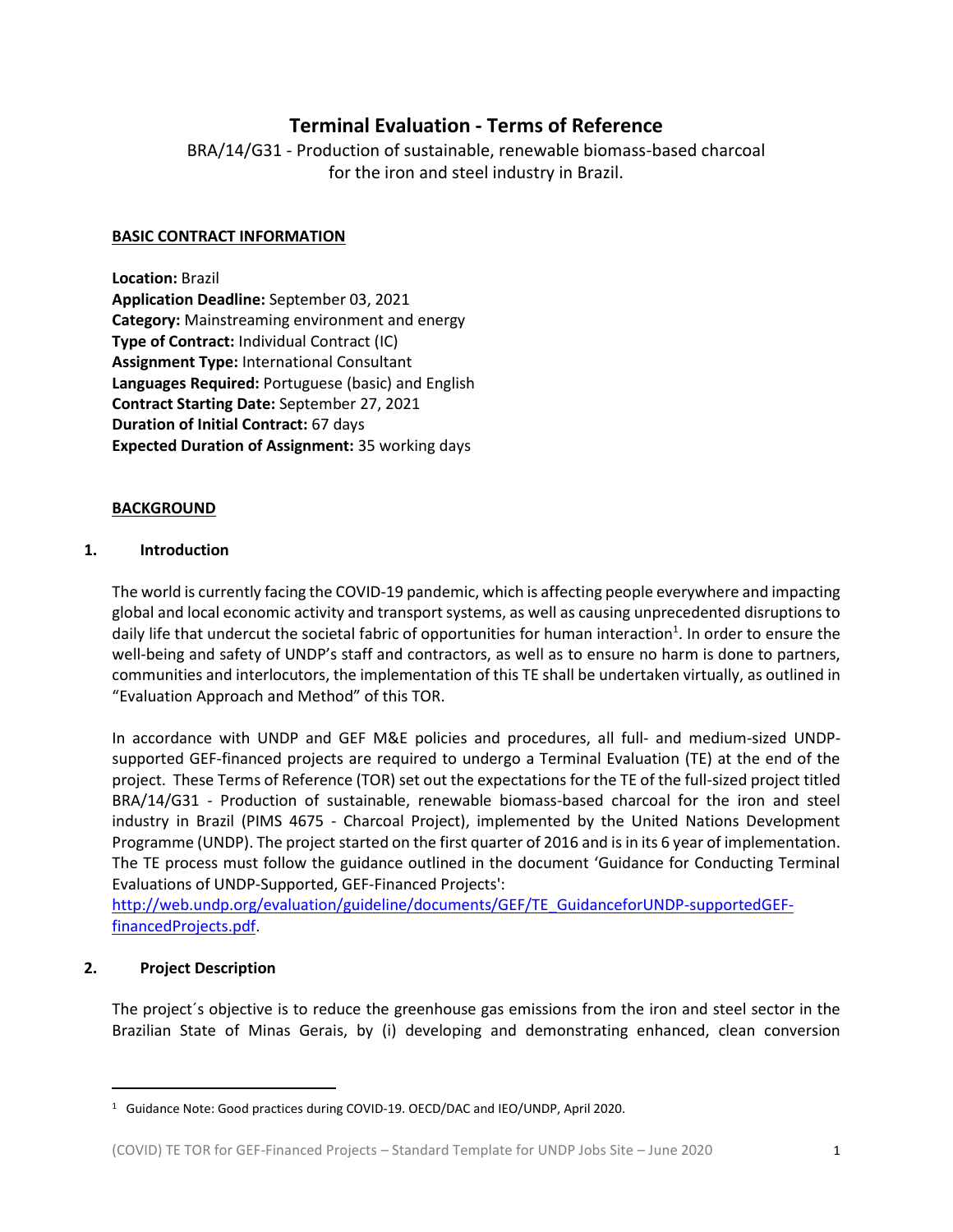technologies for renewable, biomass-based charcoal production, and (ii) implementing an effective, supportive policy framework.

The proposed Project is targeted at addressing the identified barriers that impede the clean and efficient conversion of (renewable) biomass resources to charcoal for the iron and steel sector in Brazil. The Project promotes the availability of sustainable, renewable biomass-based charcoal, produced efficiently and at a competitive cost level compared to mineral coke.

The budget of the project is US\$ 43,950,000, of which US\$ 7,150,000 is provided as a grant under GEF CCM-2 and CCM-3, and US\$ 36,800,000 is provided as co-financing by the Brazilian Government, in-kind and other.

| Project Title:                     | Production of sustainable, renewable biomass-based Charcoal for the iron and steel industry in<br>Brazil.                                                                                                                                                                                                                                                                                                                                                                                                                                                                                                                              |                          |                   |                     |
|------------------------------------|----------------------------------------------------------------------------------------------------------------------------------------------------------------------------------------------------------------------------------------------------------------------------------------------------------------------------------------------------------------------------------------------------------------------------------------------------------------------------------------------------------------------------------------------------------------------------------------------------------------------------------------|--------------------------|-------------------|---------------------|
| <b>GEF Project ID:</b>             | 4718                                                                                                                                                                                                                                                                                                                                                                                                                                                                                                                                                                                                                                   | Budget:                  | at<br>endorsement | at<br>completion    |
| UNDP PIMS ID:                      | 4675                                                                                                                                                                                                                                                                                                                                                                                                                                                                                                                                                                                                                                   | <b>GEF</b><br>financing: | \$7,150,000       |                     |
| Country:                           | <b>Brazil</b>                                                                                                                                                                                                                                                                                                                                                                                                                                                                                                                                                                                                                          | Government:              | \$33,600,000      |                     |
| Region:                            | Latin America & the Caribbean                                                                                                                                                                                                                                                                                                                                                                                                                                                                                                                                                                                                          | In-Kind:                 | \$2,900,000       |                     |
| Focal Area:                        | Climate Change - Mitigation                                                                                                                                                                                                                                                                                                                                                                                                                                                                                                                                                                                                            | Other:                   | \$300,000         |                     |
| FA Objectives,<br>$(OP/SP)$ :      | Outcome 1: A policy framework has been<br>implemented to promote the use of<br>renewable biomass-based charcoal by the<br>I&S sector, supported by an internationally<br>recognized system for monitoring achieved<br>GHG emission reductions.<br>Outcome 2: The technology and human<br>capacity base for clean charcoal conversion in<br>Brazil is strengthened by technical assistance<br>and targeted training.<br>Outcome 3: Commercial charcoal production<br>facilities are built under a competitive<br>bidding mechanism to deliver objectively<br>verifiable renewable biomass-based charcoal<br>and GHG emission reductions | Total co-<br>financing:  | \$36,800,000      |                     |
| Executing                          | United<br><b>Nations</b><br>Development<br>Program                                                                                                                                                                                                                                                                                                                                                                                                                                                                                                                                                                                     | <b>Total Project</b>     | \$43,950,000      |                     |
| Agency:                            | (UNDP)                                                                                                                                                                                                                                                                                                                                                                                                                                                                                                                                                                                                                                 | Cost:                    |                   |                     |
| <b>Other Partners</b><br>involved: | Ministry of Environment; Ministry of Science,<br>Technology and Innovation; Ministry of                                                                                                                                                                                                                                                                                                                                                                                                                                                                                                                                                | ProDoc Signature:        |                   | 12,<br>June<br>2015 |
|                                    | Agriculture; Ministry of Economy; State                                                                                                                                                                                                                                                                                                                                                                                                                                                                                                                                                                                                | (Operational)            | Proposed:         | Actual:             |
|                                    | Government of Minas Gerais.                                                                                                                                                                                                                                                                                                                                                                                                                                                                                                                                                                                                            | <b>Closing Date:</b>     | 12 Dec 2021       | 12 Dec 2021         |

Project Information Summary:

The Project focuses on reducing the technology barrier as the sector lacks the specific knowledge to develop efficient charcoal conversion plants and implement them as a rational business. In addition, the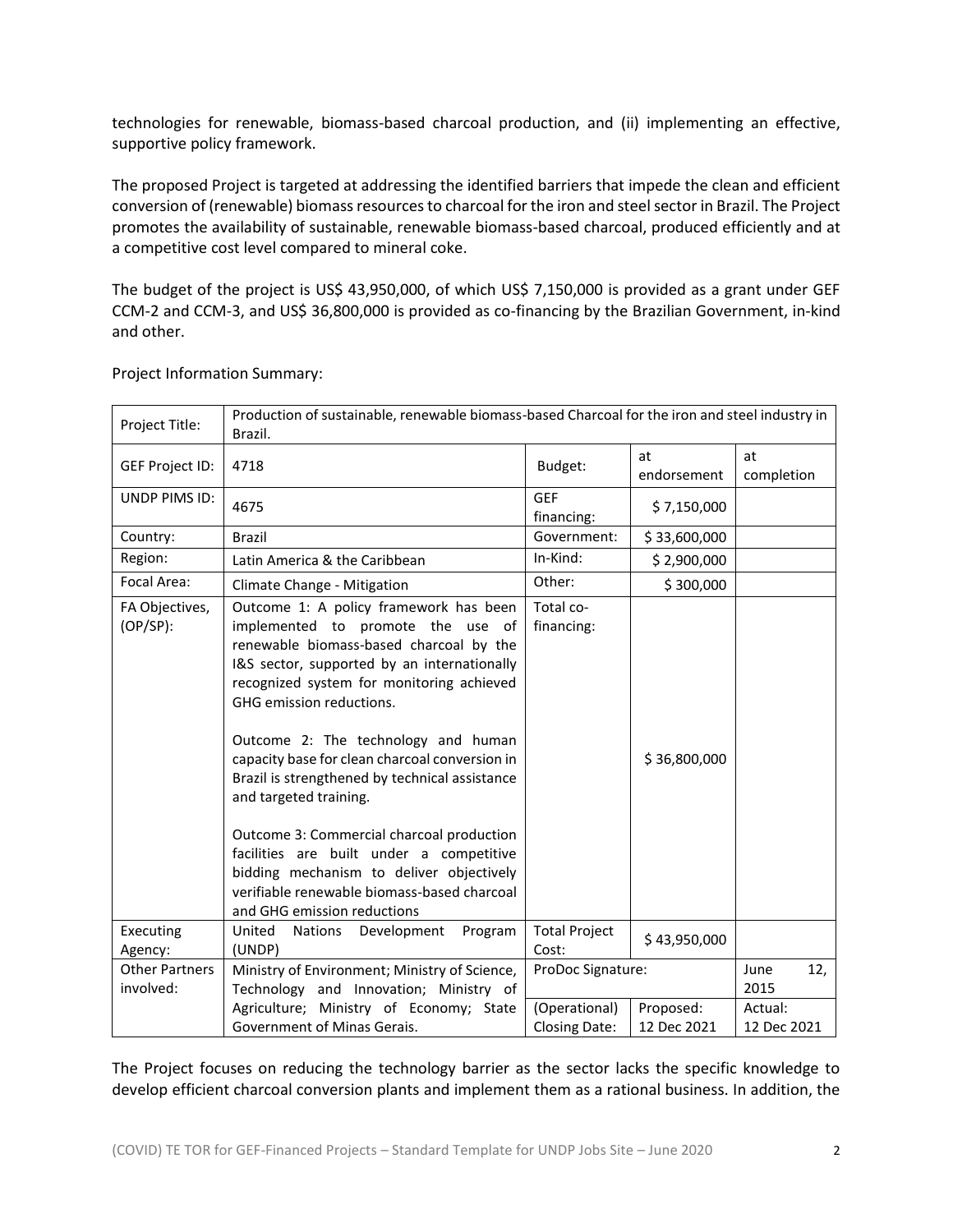more advanced iron and steel companies were invited to invest in efficient charcoal conversion facilities by offering a financial incentive through a dedicated bidding procedure, and by facilitating project design and implementation through specialized technical assistance. The bidding process capitalizes on the progress made by private companies on clean charcoal production since 2009. The financial benefits for participants will offset the higher perceived risks related to early-market introduction and provide an acceptable rate on return for investors. The bidding process implies a change in approach compared to the PIF, which foresaw the Project taking the lead in the technology development process. The expected benefits of the bidding process include: (i) ability to foster and demonstrate several technologies and business contexts; (ii) market-pull approach rather than technology push; and (iii) greater costeffectiveness. The new approach also avoids potential issues related to intellectual property, which turned out to be relevant.

Work in the field of policy and regulation pursues expanding the existing framework (which is primarily restrictive by banning non-renewable charcoal) by establishing positive incentives for renewable, clean, and resource-efficient charcoal production, and by facilitating implementation of advanced charcoal production facilities in Minas Gerais. In the end-of-project situation, I&S companies are expected to have readily access to information and technology, thereby supported by favorable regulation and incentives to foster investment in charcoal conversion. While some companies have embarked on an internal technology development programme, others may opt to acquire access to technology under appropriate intellectual property arrangements (such as licenses).

The Project will pursue its objective through the following components:

- I. Information and policy development
- II. Strengthening of technological development and human capacity.
- III. Investment and performance monitoring.

The scope of the Project consists in (i) bringing together government actors, industries, sector stakeholders and research institutes; (ii) constructing a clear path towards market transformation by policy development in Minas Gerais; (iii) providing assistance for technological development; and (iv) implement a first batch of commercial, advanced charcoal production facilities by providing specific financial incentives for the use of renewable charcoal.

# **3. Terminal Evaluation Purpose**

The Terminal Evaluation (TE) Report will assess the achievement of project results against what was expected to be achieved and draw lessons that can both improve the sustainability of benefits from the project and aid in the overall enhancement of UNDP programming. The TE Report promotes accountability and transparency and assesses the extent of project accomplishments.

The results of the TE Report, including the analysis of the indicators and lessons learned, will serve UNDP for the elaboration of future projects and public policies.

### **DUTIES AND RESPONSIBILITIES**

### **4. TE Approach & Methodology**

The TE must provide evidence-based information that is credible, reliable, and useful.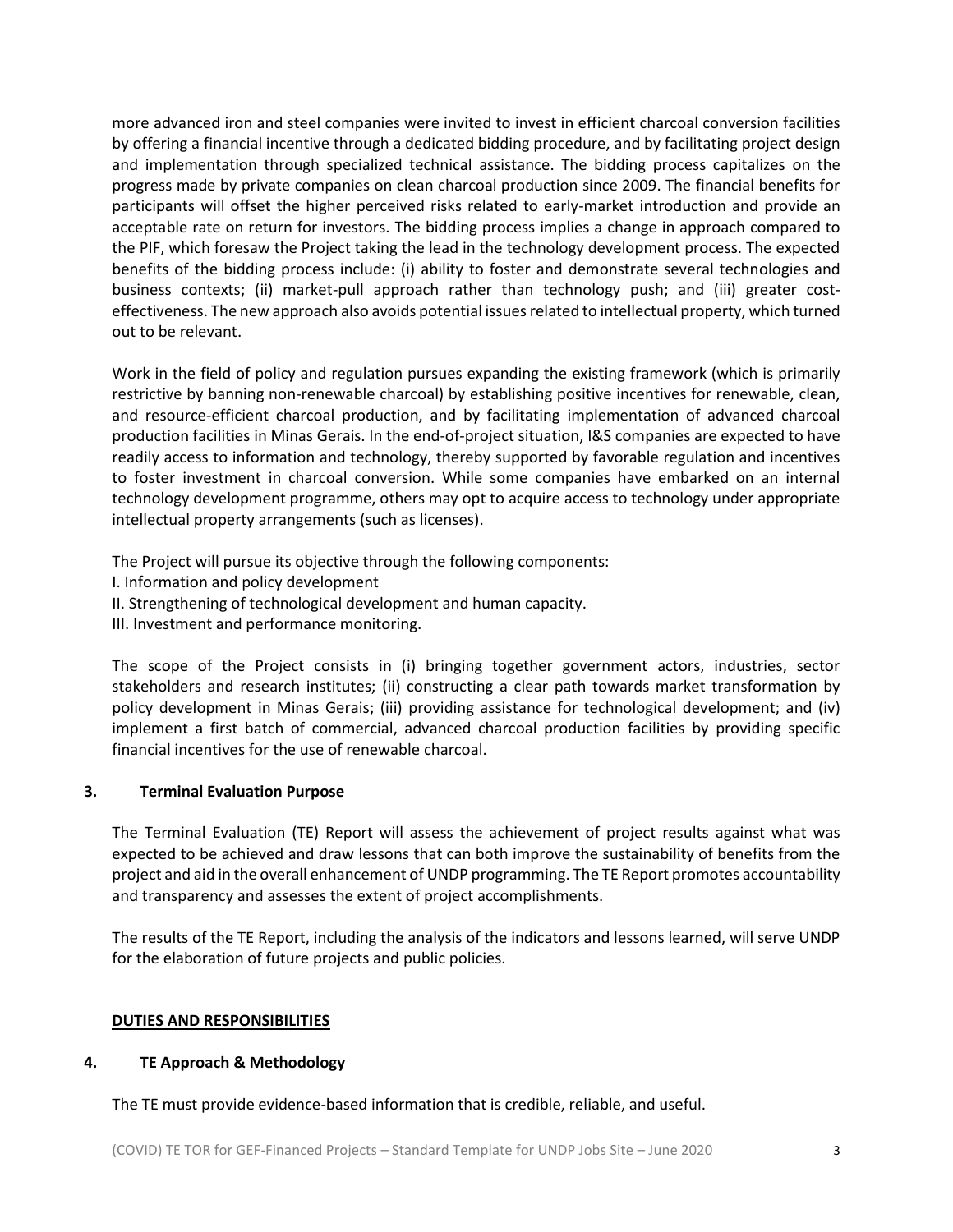The TE consultant will review all relevant sources of information including documents prepared during the preparation phase (i.e., PIF, UNDP Initiation Plan, UNDP Social and Environmental Screening Procedure/SESP, the Project Document – PRODOC), project reports including annual PIRs, project budget revisions, lesson learned reports, national strategic and legal documents, and any other materials that the team considers useful for this evidence-based evaluation. The TE consultant will review the baseline and midterm GEF focal area Core Indicators/Tracking Tools submitted to the GEF at the CEO endorsement and midterm stages and the terminal Core Indicators/Tracking Tools that must be completed before the TE field mission begins.

The TE consultant is expected to follow a participatory and consultative approach ensuring close engagement with the Project Team, government counterparts (the GEF Operational Focal Point), Implementing Partners, the UNDP Country Office(s), the Regional Technical Advisors, direct beneficiaries, and other stakeholders.

Engagement of stakeholders is vital to a successful TE. Stakeholder involvement should include interviews with stakeholders who have project responsibilities, including but not limited to executing agencies, senior officials and task team/component leaders, key experts and consultants in the subject area, Project Board, project beneficiaries, academia, local government and CSOs, etc. Due to the situation of the Covid-19 pandemic in Brazil, there will be no field missions in this TE. However, the Project Management Unit will support and facilitate contacts and platforms for interviews with the stakeholders in each territory where the project operates.

The specific design and methodology for the TE should emerge from consultations between the TE consultant and the above-mentioned parties regarding what is appropriate and feasible for meeting the TE purpose and objectives and answering the evaluation questions, given limitations of budget, time and data. The TE consultant must, however, use gender-responsive methodologies and tools and ensure that gender equality and women's empowerment, as well as other cross-cutting issues and SDGs are incorporated into the TE report.

The final methodological approach including interview schedule and data to be used in the evaluation should be clearly outlined in the inception report and be fully discussed and agreed between UNDP, stakeholders, and the TE consultant.

*Note: The evaluation team has the flexibility to determine the best methods and tools for collecting and analyzing data. For example, this TOR suggest using questionnaires and interviews, but the evaluation team can revise this approach in consultation with the evaluation manager and key stakeholders. These changes in approach should be agreed and reflected clearly in the TE Inception Report.* 

The final TE report should describe the full TE approach taken and the rationale for the approach making explicit the underlying assumptions, challenges, strengths and weaknesses about the methods and approach of the evaluation.

As of 11 March 2020, the World Health Organization (WHO) declared COVID-19 a global pandemic as the new coronavirus rapidly spread to all regions of the world. As external field missions are suspended in the Project, the TE consultant should develop a methodology that takes this into account to conduct the TE virtually and remotely, including by using remote interview methods and extended desk reviews, data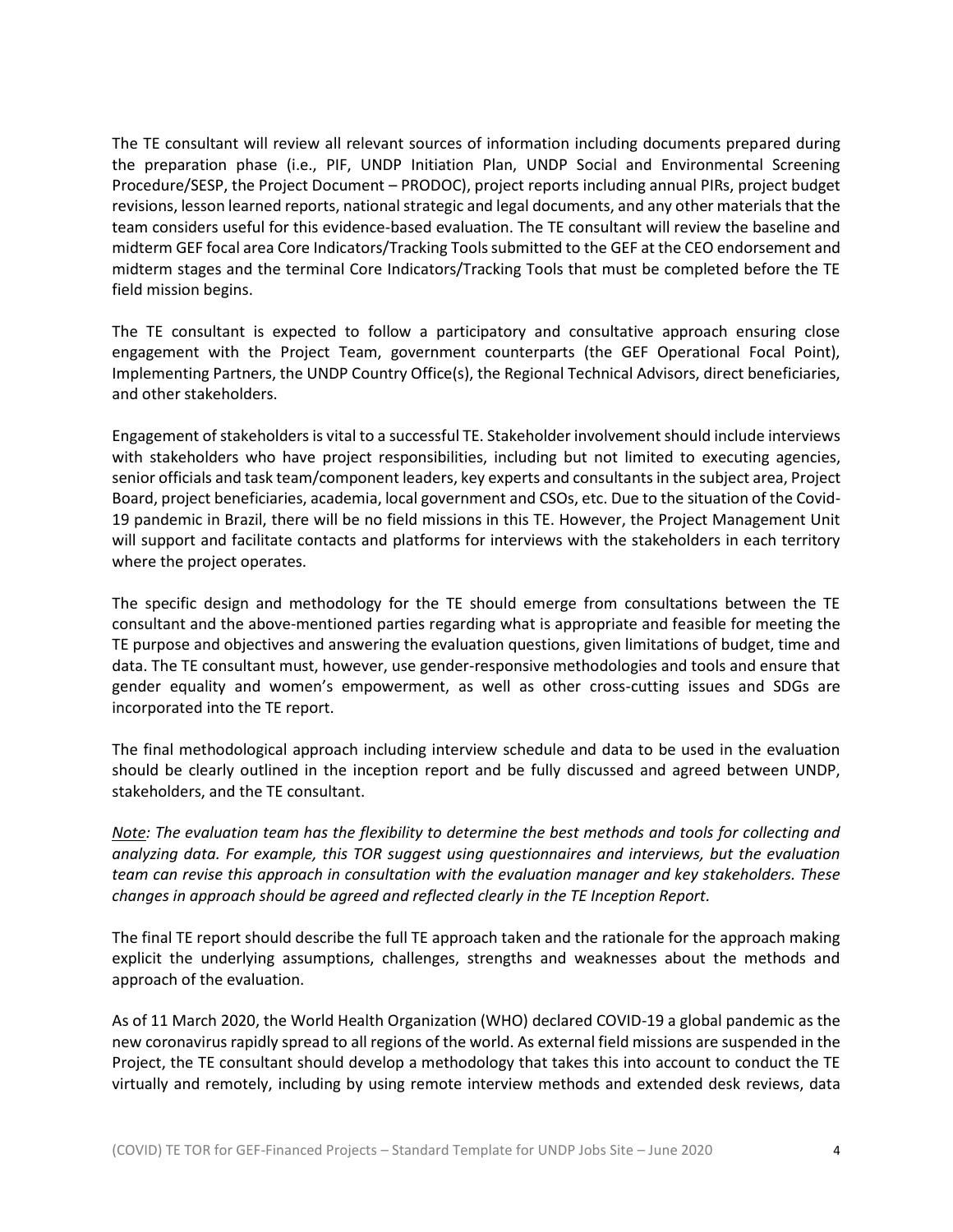analysis, surveys, and evaluation questionnaires. This should be detailed in the TE Inception Report and agreed with the Commissioning Unit.

As the TE is to be entirely carried out virtually, considerations should be taken for stakeholder availability, ability, or willingness to be interviewed remotely. In addition, their accessibility to the internet/computer may be an issue as many government and national counterparts may be working from home. These limitations must be reflected in the final TE report.

If a data collection/field mission is not possible, then remote interviews may be undertaken through telephone or online (skype, zoom etc.). International consultants can work remotely with national technical advisor support in the field if it is safe for them to operate and travel. No stakeholders, consultants or UNDP staff should be put in harm's way and safety is the key priority.

### **5. Detailed Scope of the TE**

The TE will assess project performance against expectations set out in the project's Logical Framework/Results Framework (see TOR Annex A).

The TE will assess results according to the criteria outlined in the Guidance for TEs of UNDP-supported GEF-financed Projects:

[http://web.undp.org/evaluation/guideline/documents/GEF/TE\\_GuidanceforUNDP-supportedGEF](http://web.undp.org/evaluation/guideline/documents/GEF/TE_GuidanceforUNDP-supportedGEF-financedProjects.pdf)[financedProjects.pdf.](http://web.undp.org/evaluation/guideline/documents/GEF/TE_GuidanceforUNDP-supportedGEF-financedProjects.pdf)

The Findings section of the TE report will cover the topics listed below. A full outline of the TE report's content is provided in TOR Annex C. The asterisk "(\*)" indicates criteria for which a rating is required.

- i. Project Design/Formulation
- National priorities and country drivenness
- Theory of Change
- Gender equality and women's empowerment
- Social and Environmental Safeguards
- Analysis of Results Framework: project logic and strategy, indicators
- Assumptions and Risks
- Lessons from other relevant projects (e.g., same focal area) incorporated into project design
- Planned stakeholder participation
- Linkages between project and other interventions within the sector
- Management arrangements
- ii. Project Implementation
- Adaptive management (changes to the project design and project outputs during implementation)
- Actual stakeholder participation and partnership arrangements
- Project Finance and Co-finance
- Monitoring & Evaluation: design at entry (\*), implementation (\*), and overall assessment of M&E (\*)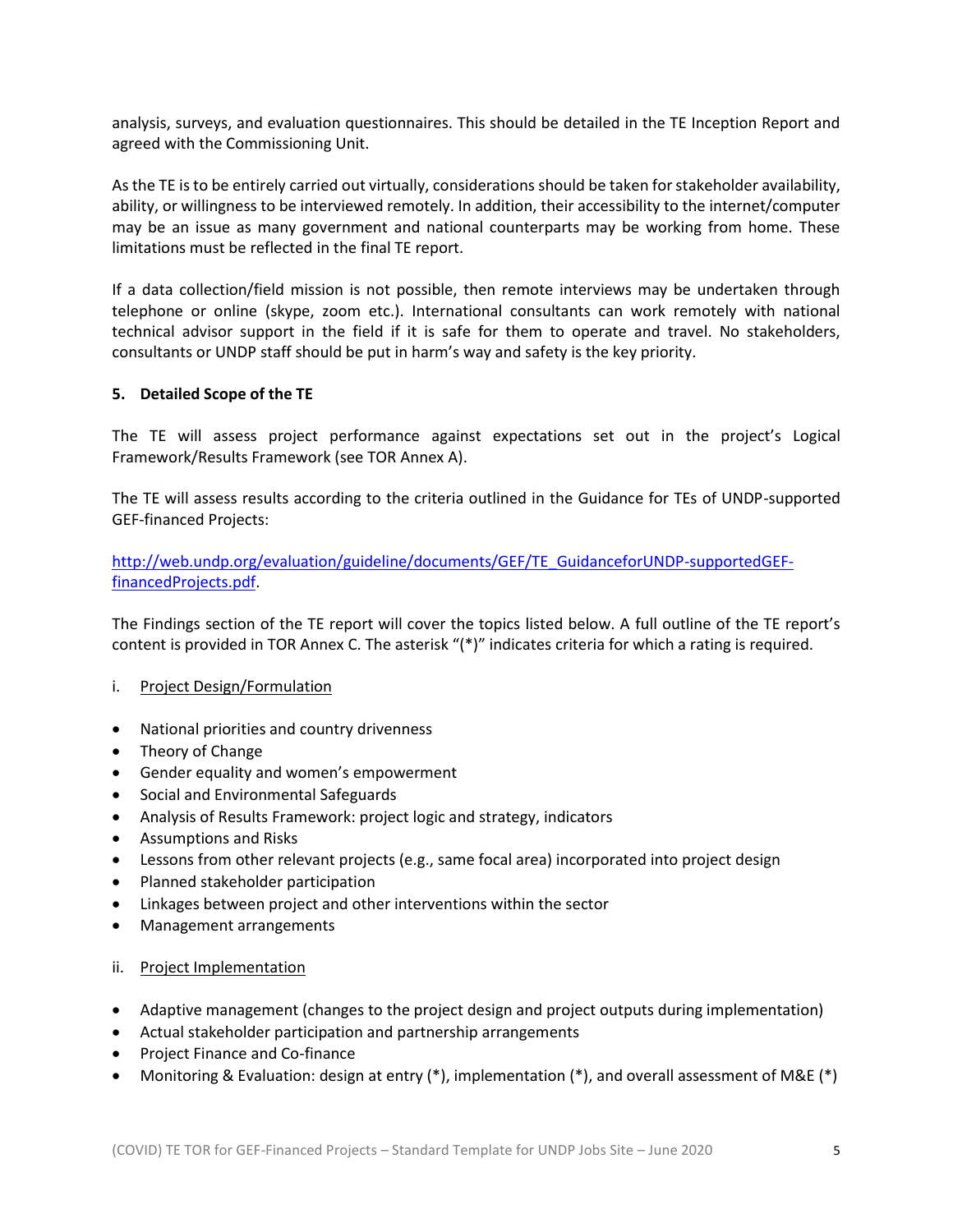- Implementing Agency (UNDP) (\*) and Executing Agency (\*), overall project oversight/implementation and execution (\*)
- Risk Management, including Social and Environmental Standards

## iii. Project Results

- Assess the achievement of outcomes against indicators by reporting on the level of progress for each objective and outcome indicator at the time of the TE and noting final achievements
- Relevance (\*), Effectiveness (\*), Efficiency (\*) and overall project outcome (\*)
- Sustainability: financial (\*) , socio-political (\*), institutional framework and governance (\*), environmental (\*), overall likelihood of sustainability (\*)
- Country ownership
- Gender equality and women's empowerment
- Cross-cutting issues (poverty alleviation, improved governance, climate change mitigation and adaptation, disaster prevention and recovery, human rights, capacity development, South-South cooperation, knowledge management, volunteerism, etc., as relevant)
- GEF Additionality
- Catalytic Role / Replication Effect
- Progress to impact

# iv. Main Findings, Conclusions, Recommendations and Lessons Learned

- The TE consultant will include a summary of the main findings of the TE report. Findings should be presented as statements of fact that are based on analysis of the data.
- The section on conclusions will be written in light of the findings. Conclusions should be comprehensive and balanced statements that are well substantiated by evidence and logically connected to the TE findings. They should highlight the strengths, weaknesses, and results of the project, respond to key evaluation questions, and provide insights into the identification of and/or solutions to important problems or issues pertinent to project beneficiaries, UNDP and the GEF, including issues in relation to gender equality and women's empowerment.
- Recommendations should provide concrete, practical, feasible and targeted recommendations directed to the intended users of the evaluation about what actions to take and decisions to make. The recommendations should be specifically supported by the evidence and linked to the findings and conclusions around key questions addressed by the evaluation.
- The TE report should also include lessons that can be taken from the evaluation, including best and worst practices in addressing issues relating to relevance, performance and success that can provide knowledge gained from the particular circumstance (programmatic and evaluation methods used, partnerships, financial leveraging, etc.) that are applicable to other GEF and UNDP interventions. When possible, the TE consultant should include examples of good practices in project design and implementation.
- It is important for the conclusions, recommendations and lessons learned of the TE report to include results related to gender equality and empowerment of women.

The TE report will include an Evaluation Ratings Table, as shown in the TOR Annex 10.

### **6. Expected Outputs and Deliverables**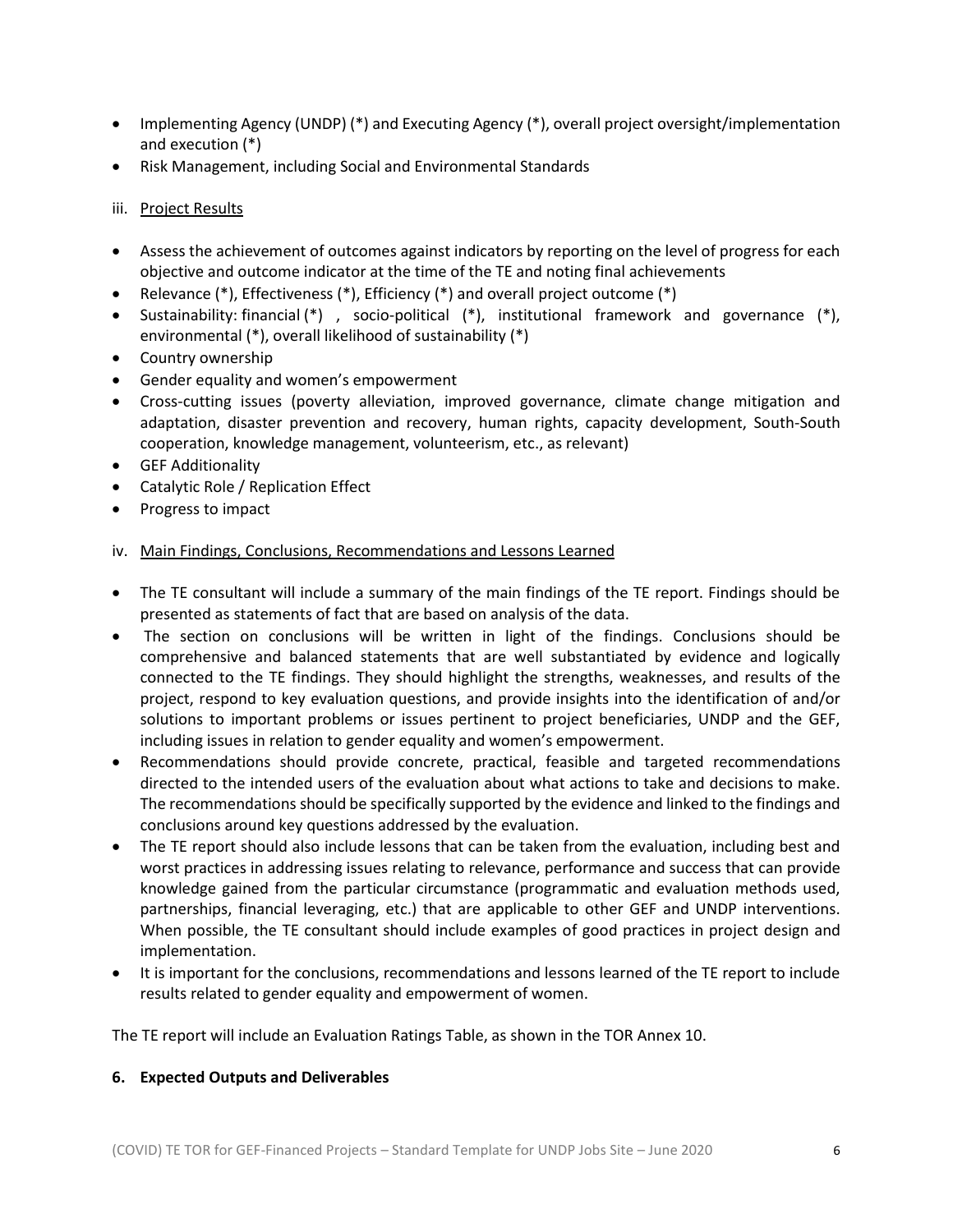The TE consultant shall prepare and submit:

- TE Inception Report: TE consultant clarifies objectives and methods of the TE. TE Consultant submit the Inception Report to the Commissioning Unit and project management after the document analysis. Approximate due date: October 08, 2021.
- Draft TE Report: TE consultant submits full draft report with annexes within 3 weeks of the end of the TE interviews. Approximate due date: November 03, 2021.
- Final TE Report\* and Audit Trail: TE consultant submits revised report, with Audit Trail detailing how all received comments have (and have not) been addressed in the final TE report, to the Commissioning Unit within 1 week of receiving UNDP comments on draft. Approximate due date: November 23, 2021.

The final TE report must be in English. If applicable, the Commissioning Unit may choose to arrange for a translation of the report into a language more widely shared by national stakeholders.

All final TE reports will be quality assessed by the UNDP Independent Evaluation Office (IEO). Details of the IEO's quality assessment of decentralized evaluations can be found in Section 6 of the UNDP Evaluation Guidelines.<sup>2</sup>

# **7. TE Arrangements**

The principal responsibility for managing the TE resides with the Commissioning Unit. The Commissioning Unit for this project's TE is *(in the case of single-country projects, the Commissioning Unit is the UNDP Country Office. In the case of regional projects and jointly-implemented projects, typically the principal responsibility for managing the TE resides with the country or agency or regional coordination body – please confirm with the RTA in the region – that is receiving the larger portion of GEF financing. For global projects, the Commissioning Unit can be the Nature, Climate and Energy Vertical Fund Directorate or the lead UNDP Country Office.)*

The Commissioning Unit will contract the evaluators and ensure the timely provision of per diems and travel arrangements within the country for the TE team. The Project Team will be responsible for liaising with the TE team to provide all relevant documents, set up stakeholder interviews, and arrange field visits.

### **8. Team Composition**

A team of one independent evaluator will conduct the TE.

The evaluator cannot have participated in the project preparation, formulation and/or implementation (including the writing of the project document), must not have conducted this project's Mid-Term Review and should not have a conflict of interest with the project's related activities.

The selection of evaluators will be aimed at maximizing the overall "team" qualities as listed in the required skill and experience (item 11 below).

### **9. Duration of the Work**

<sup>2</sup> Access at[: http://web.undp.org/evaluation/guideline/section-6.shtml](http://web.undp.org/evaluation/guideline/section-6.shtml)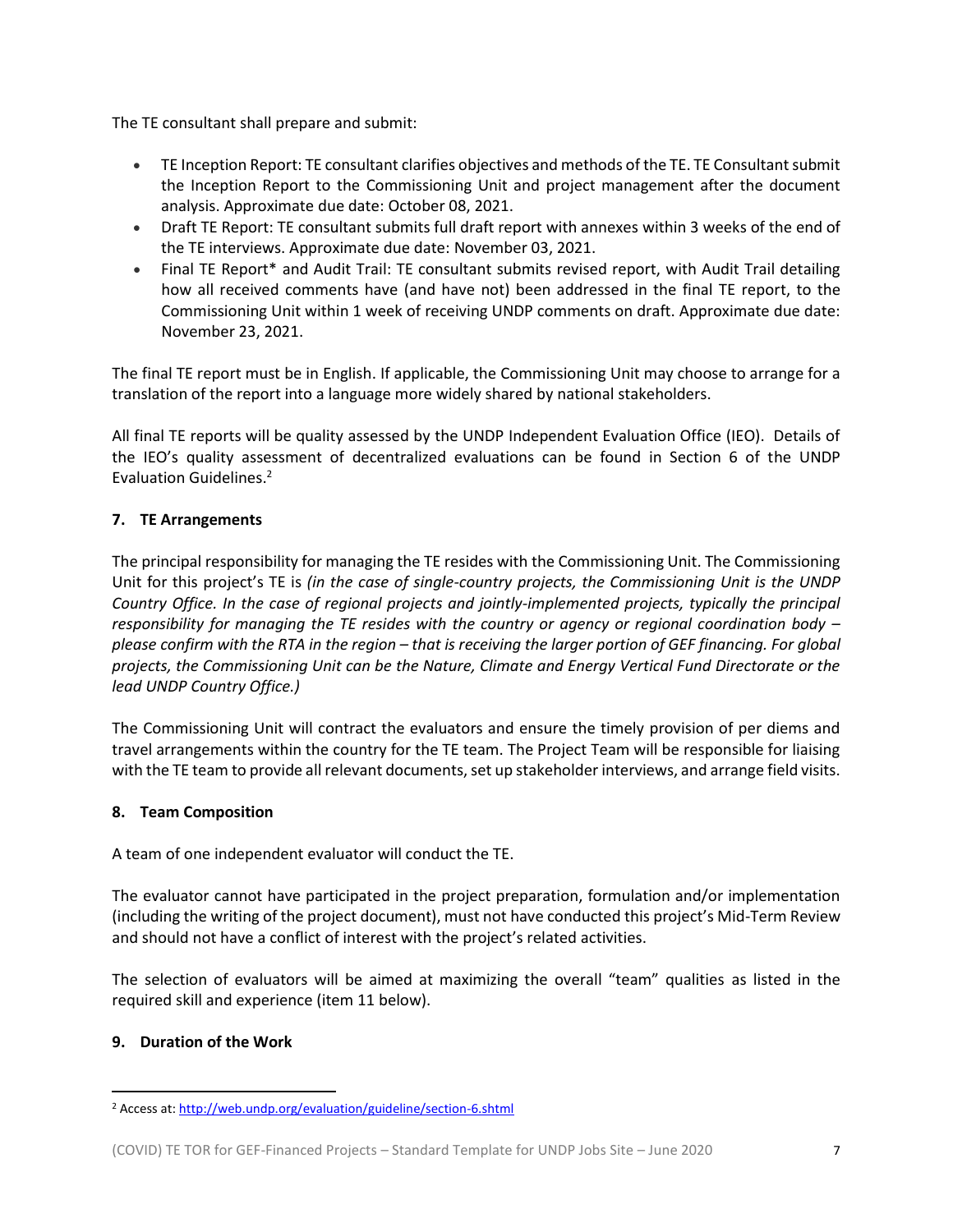The total duration of the TE will be approximately (average 25-35 working days) over a time period of 60 days starting September 03, 2021 and shall not exceed 90 days from when the TE consultant is hired. The tentative TE timeframe is as follows:

- September 03, 2021: Application closes
- September 06 to September 24, 2021: Selection of TE consultant
- September 27, 2021: Handover of documents to TE consultant
- September 27 to October 08, 2021: Review documents and prepare TE Inception Report
- October 08, 2021: Submit TE Inception Report
- October 11 to 22, 2021: Stakeholder meetings and interviews
- October 11 to November 03, 2021: Prepare draft TE report
- November 03, 2021: Submit draft TE report
- November 03 to 12, 2021: Circulation of draft TE report for comments
- November 15 to 23, 2021: Incorporation of comments on draft TE report into Audit Trail & finalization of TE report
- November 23, 2021: Submit final TE report
- November 23 to December 03, 2021: Circulation of final TE report and approval

The expected start date of contract is September 27, 2021.

### **10. Duty Station**

The TE consultant will work home-based, with the remote support of the Commissioning Unit, who will provide support in the agendas with stakeholders and interviews with the beneficiaries in the territories.

### **REQUIRED SKILLS AND EXPERIENCE**

### **11. TE consultant Composition and Required Qualifications**

A team of one independent consultant will conduct the TE with experience and exposure to projects and evaluations in other regions globally.

The consultant must complain with the following:

Mandatory criteria:

- Minimum 10 years of relevant professional experience
- Previous experience with results-based monitoring and evaluation methodologies
- Technical knowledge
- Competence in adaptive management
- Demonstrated understanding of issues related to gender
- Fluency in English with excellent writing skills.
- Experience applying SMART indicators and reconstructing or validating baseline scenarios
- Project evaluation/review experience within United Nations system will be considered an asset
- Experience with implementing evaluations remotely will be considered an asset.

Qualifying criteria:

• Post-Graduate in related areas of the TOR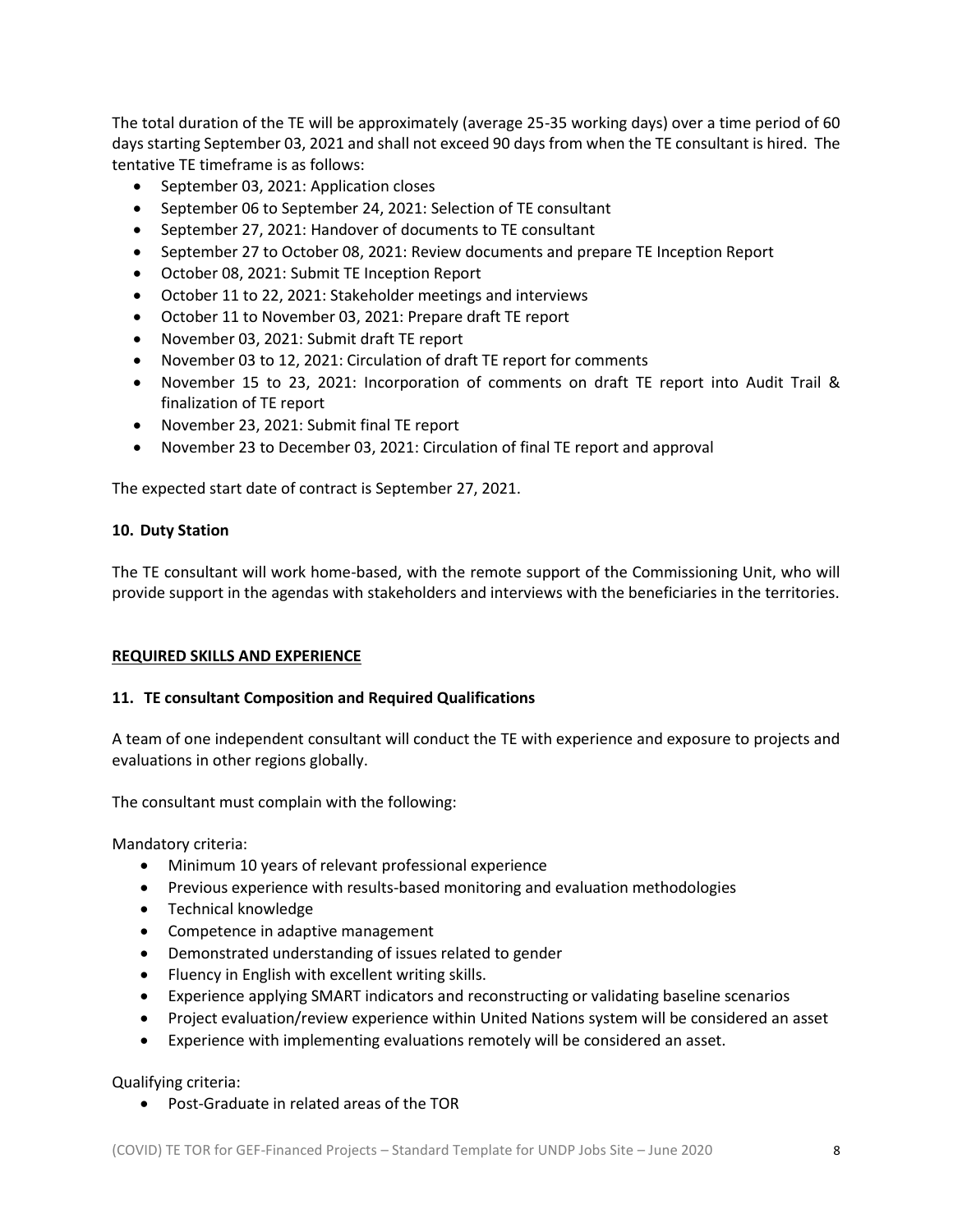- Project evaluation/review experiences within United Nations system
- Experience of working on GEF evaluations
- Work experience in field evaluations of with traditional peoples and communities
- Experience working in Latin America
- Fluency in written English and Knowledge of Portuguese.

Consultant Independence: The consultant cannot have participated in the project preparation, formulation, and/or implementation (including the writing of the Project Document) and should not have a conflict of interest with project's related activities.

### **12. Evaluator Ethics**

The TE consultant will be held to the highest ethical standards and is required to sign a code of conduct upon acceptance of the assignment. This evaluation will be conducted in accordance with the principles outlined in the UNEG 'Ethical Guidelines for Evaluation'. The evaluator must safeguard the rights and confidentiality of information providers, interviewees, and stakeholders through measures to ensure compliance with legal and other relevant codes governing collection of data and reporting on data. The evaluator must also ensure security of collected information before and after the evaluation and protocols to ensure anonymity and confidentiality of sources of information where that is expected. The information knowledge and data gathered in the evaluation process must also be solely used for the evaluation and not for other uses without the express authorization of UNDP and partners.

#### **13. Payment Schedule**

Payment schedule:

- 20% payment upon satisfactory delivery of the final TE Inception Report and approval by the Commissioning Unit
- 40% payment upon satisfactory delivery of the draft TE report to the Commissioning Unit
- 40% payment upon satisfactory delivery of the final TE report and approval by the Commissioning Unit and RTA (via signatures on the TE Report Clearance Form) and delivery of completed TE Audit Trail

Criteria for issuing the final payment of 40%

- The final TE report includes all requirements outlined in the TE TOR and is in accordance with the TE guidance.
- The final TE report is clearly written, logically organized, and is specific for this project (i.e., text has not been cut & pasted from other MTR reports).
- The Audit Trail includes responses to and justification for each comment listed.

In line with the UNDP's financial regulations, when determined by the Commissioning Unit and/or the consultant that a deliverable or service cannot be satisfactorily completed due to the impact of COVID-19 and limitations to the TE, that deliverable or service will not be paid.

Due to the current COVID-19 situation and its implications, a partial payment may be considered if the consultant invested time towards the deliverable but was unable to complete to circumstances beyond his/her control.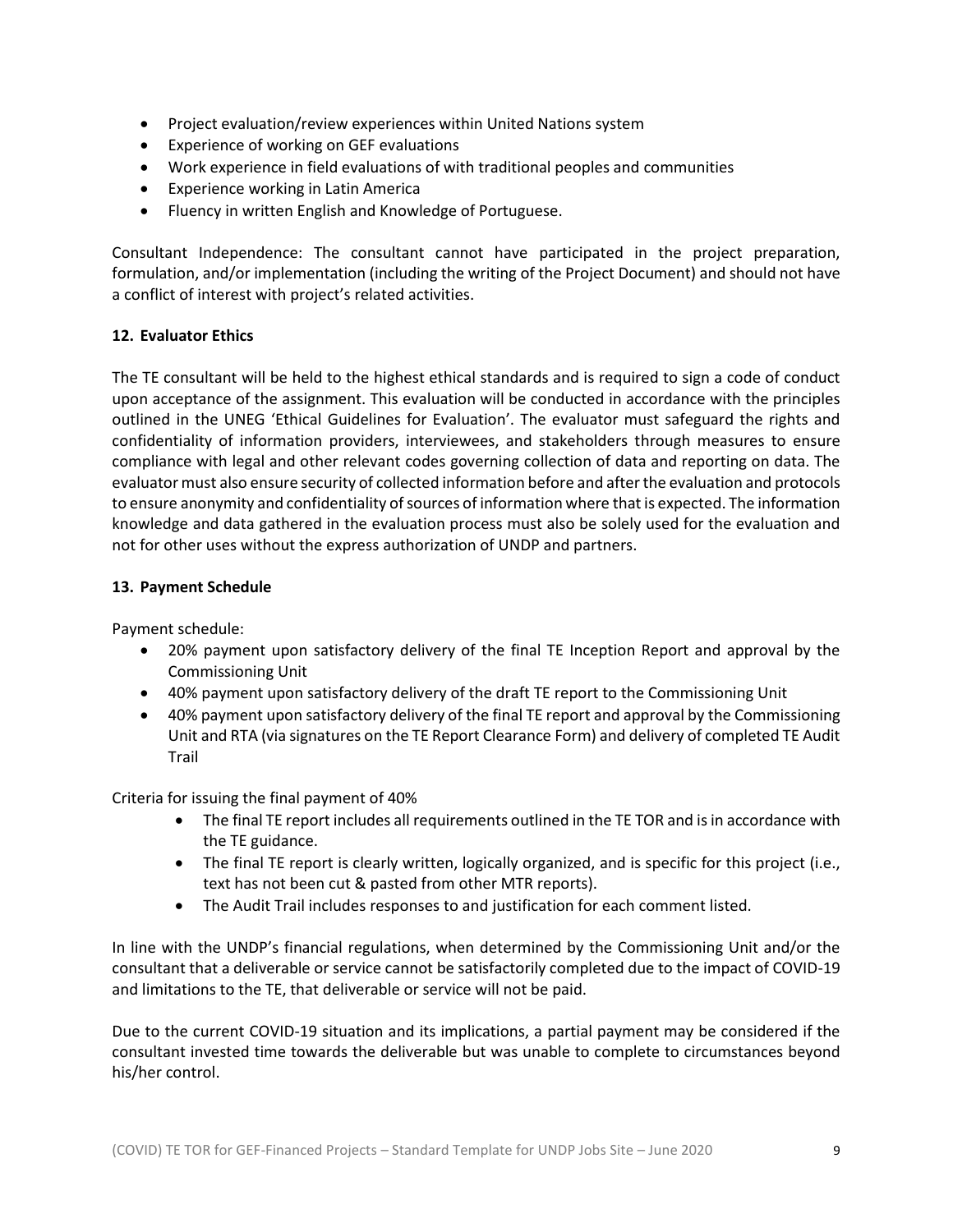### **APPLICATION PROCESS**

#### **14. Scope of Price Proposal and Schedule of Payments (Financial Proposal):**

- Financial proposals must be "all inclusive" and expressed in a lump-sum for the total duration of the contract. The term "all inclusive" implies all cost (professional fees, travel costs, living allowances etc.).
- The lump sum is fixed regardless of changes in the cost components.

### **15. Recommended Presentation of Proposal**

- a) **Letter of Confirmation of Interest and Availability** using th[e template](https://intranet.undp.org/unit/bom/pso/Support%20documents%20on%20IC%20Guidelines/Template%20for%20Confirmation%20of%20Interest%20and%20Submission%20of%20Financial%20Proposal.docx) provided by UNDP;
- b) **CV** or **Personal History Form** [\(P11 form\)](http://www.undp.org/content/dam/undp/library/corporate/Careers/P11_Personal_history_form.doc).
- c) **Brief description of approach to work/technical proposal** of why the individual considers him/herself as the most suitable for the assignment, and a proposed methodology on how they will approach and complete the assignment; (max 1 page)
- d) **Financial Proposal** that indicates the all-inclusive fixed total contract price and all other travel related costs (such as flight ticket, per diem, etc.), supported by a breakdown of costs, as per template attached to the [Letter of Confirmation of Interest template.](https://popp.undp.org/_layouts/15/WopiFrame.aspx?sourcedoc=/UNDP_POPP_DOCUMENT_LIBRARY/Public/PSU_%20Individual%20Contract_Offerors%20Letter%20to%20UNDP%20Confirming%20Interest%20and%20Availability.docx&action=default) If an applicant is employed by an organization/company/institution, and he/she expects his/her employer to charge a management fee in the process of releasing him/her to UNDP under Reimbursable Loan Agreement (RLA), the applicant must indicate at this point, and ensure that all such costs are duly incorporated in the financial proposal submitted to UNDP.

All application materials should be submitted to the address (insert mailing address) in a sealed envelope indicating the following reference "Consultant for Terminal Evaluation of (project title)" or by email at the following address ONLY: (insert email address) by (time and date). Incomplete applications will be excluded from further consideration.

### **16. Criteria for Selection of the Best Offer**

Only those applications which are responsive and compliant will be evaluated. Offers will be evaluated according to the Combined Scoring method – where the educational background and experience on similar assignments will be weighted at 70% and the price proposal will weigh as 30% of the total scoring.

The applicant receiving the Highest Combined Score that has also accepted UNDP's General Terms and Conditions will be awarded the contract.

### **17. Annexes to the TOR**

Annex 1. Project Logical/Results Framework (Last PIR)

Annex 2. UNEG Code of Conduct for Evaluators

Annex 3. TE Audit Trail

- Annex 4. Sample Evaluation Criteria Matrix
- Annex 5. TE Report Content Review Checklist
- Annex 6. Summary of Actions for all TE Phases
- Annex 7. Summary of Rating Scales